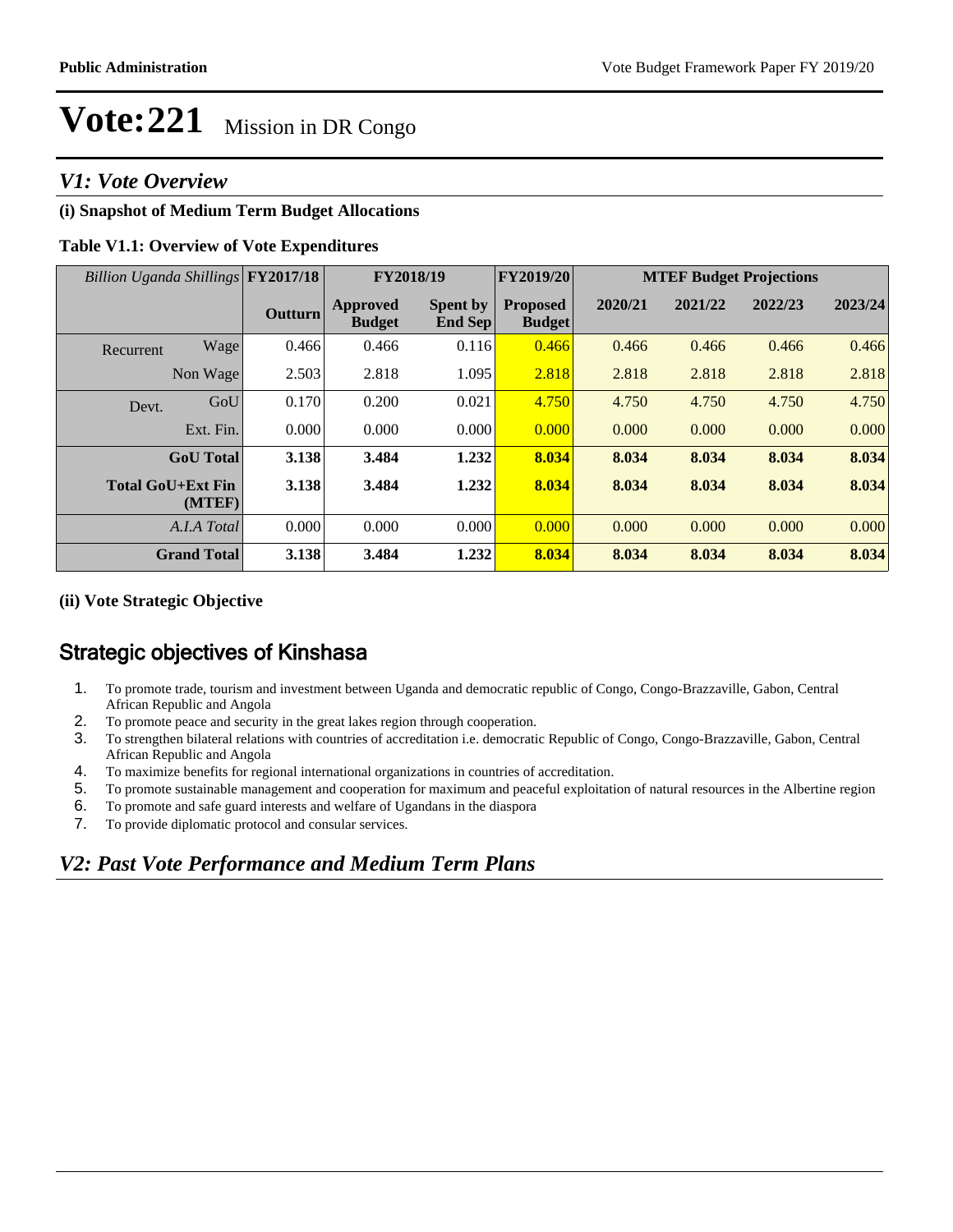#### **Performance for Previous Year FY 2017/18**

1. Participated in a refugee Summit in Kampala where over \$440 of pledges were made to support the refugees from South Sudan DRC and Burundi

- 2. Participated in the Nile basin Summit in Entebbe Uganda on the equal use of the water resources on the Great lakes region.
- 3. A Communique signed on the conclusion of the ICJ Case between Uganda and DRC in Pretoria South African.
- 4. Held a meeting in Mahagi with other DRC border administrators on the plight of the over 3900 DRC refugees in Koboko Uganda.
- 5. Participated in 34 DRC Peace and Security meetings by MONUSCO.
- 6. Issued 550 visas were issued.
- 7. 4 travel documents were also issued to Ugandans traveling home.
- 8. 10 Uganda VIP Delegations facilitated.
- 9. 25 Ugandan prison cases handled.
- 10. 10 air craft clearances handled.
- 11. 200 Ugandan Diaspora facilitated.
- 12. 36 Ugandan owned fishing equipment returned after negotiations with DRC authority.
- 13. 9 Ugandan business persons and 5 companies facilitated in DRC.
- 14. Trade volumes of over UGX 50BN of value secured.
- 15. 1 trade promotion exhibition visited.
- 16. UGX 540,441,558 NTR was collected.
- 17.SERVTEC Congolese company specializing in Human resource for oil and gas industry was facilitated to start business in Uganda.
- 18. Purchased new Furniture and fittings for the Mission.
- 19. Participated in the ICGLR Summit in Congo Brazzaville.
- 20. An MOU signed between Uganda and DRC of electrification of Eastern DRC towns of Beni to Butembo.
- 21. Participated in a joint information meeting on the refugee situation in DRC by UNHCR WFP and IOM in DRC.
- 22. Participated in a meeting on prevention of sexual violence in conflict areas by UN MONUSCO.
- 23. Participated in a 3 Human rights situation and protection meetings in DRC by UN Human Rights Office in DRC.
- 24. Participated in 5 Peace and Peace and Security meeting on DRC by MONUSCO.
- 25. Participated in learning exchange on Land related conflict in GOMA, DRC by MONUSCO.
- 26. The new head of Mission Presented Credentials in Kinshasa.
- 27. Secured a consultancy for the renovation the present Chancery.
- 28. Purchased a security walk through scanner and ICT Equipment for the Chancery.

#### **Performance as of BFP FY 2018/19 (Performance as of BFP)**

1.Participated in Joint Permanent Commission between Uganda and DRC in October 2018 to lay a foundation for the basis the bilateral cooperation between Uganda and DRC.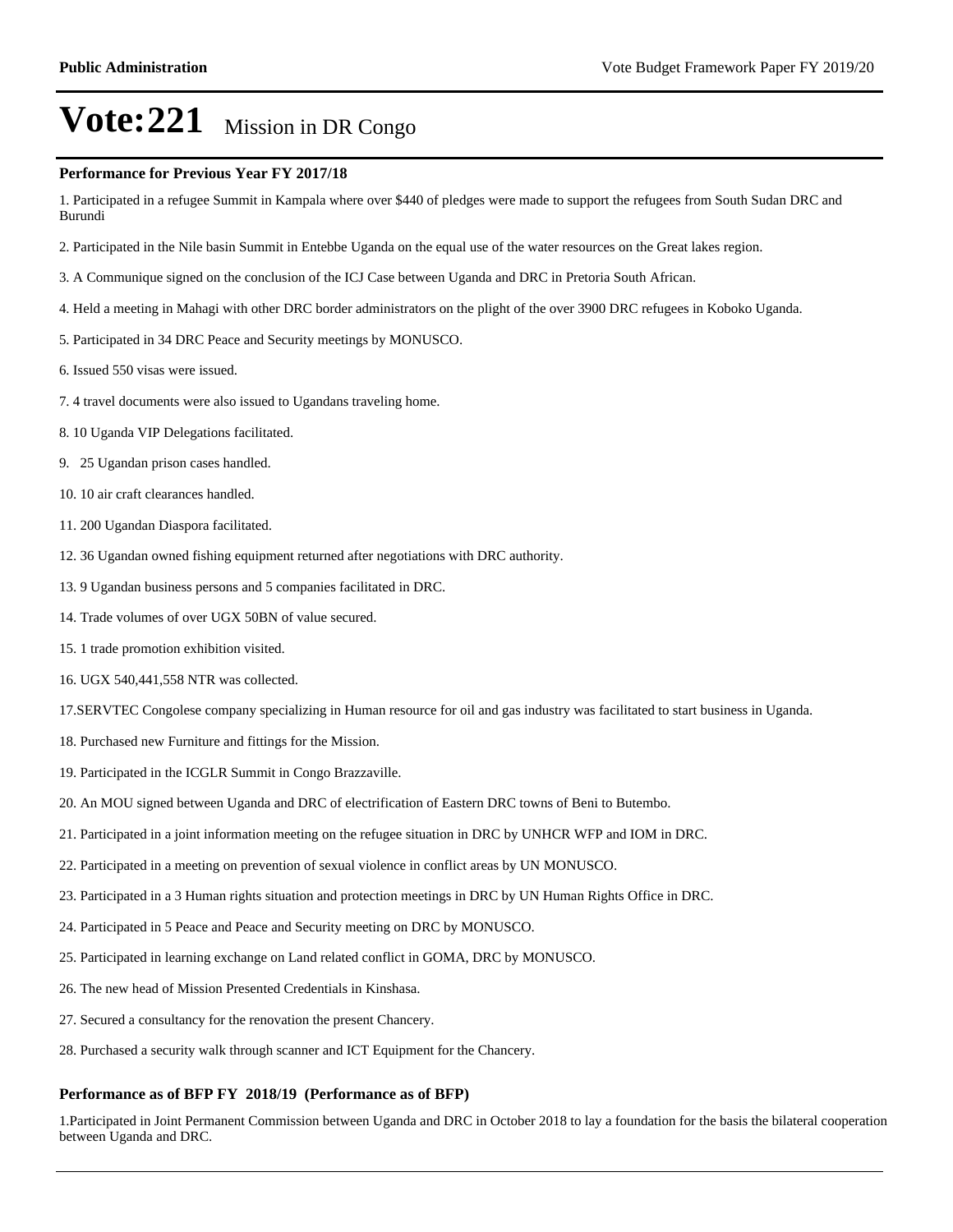2. Strengthened Uganda -DRC border security through exchange of information between security and defense operatives through organized exchange meetings and sensitization of the border communities on peaceful co-existence.

3. Supported Uganda's liaison offices in Beni and Bunia for ease of information exchange on Security in Eastern DRC.

4. Engaged MONUSCO and FARDC to maintain pressure on LRA, ADF was maintained and ADF leadership dismantled; ADF continues to be activate in Eastern DRC, however, LRA has been so weakened.

5. Participated in the meetings of security chiefs and chiefs of intelligence along the common border to iron out issues of border matters and security that was held in Kinshasa and Brazzaville on July 2018.

6. Participated in the meeting of Commanders in chief and Intelligence officers of the ICGLR Member states in Congo- Brazzaville July 2018.

7. Participated in the security meeting on between DRC and Uganda on peaceful management of Lake Edward July 2018. This was after the July 2018 deadly clashes on Lake. Edward between Ugandan Marine forces and DRC forces that had led to loss of lives and destruction of properties on Lake Edward.

8. Participated in the Inter ministerial meeting of Ministers of Foreign Affairs and Defence of the ICGLR Member in Congo- Brazzaville in July 2018 on DRC Peace and Security.

9. Participated in the International Conference in the Great Lakes Region (ICGLR) in Luanda Angola on the Security of DRC in August 2018. The President of Uganda was represented by the Minister of Foreign Affairs and the Permanent Secretary of the Ministry of Foreign Affairs.

10. Participated in 6 Peace and Security meeting on DRC by MONUSCO for total peace and security in the DRC during and after Election period.

11. Represented Uganda by attending the National Ceremonies and the Independence Day anniversaries in DRC and Congo-Brazzaville.

12. An MOU signed between Uganda and DRC on trade on simplified trade regimes so as to ease trade between Uganda and DRC in Mpondwe, Kasese to enhance, strengthen and streamline cross border trade in April, 2018.

13. Participated in negotiations campaigns for Uganda for the post of Inter-Parliamentary Forum for ICGLR and Uganda-Hon. Kakoba Onyango won the post of Executive Director for the Forum.

14. Participated in three(8) Human Rights meeting organized by MONUSCO to enable devise ways of Human rights protection of mostly the Vulnerable in DRC.

15. Processed and issued 523 (Single, Multiple, Gratis and East African) visas to enable ease of movement of people to Uganda for Education, Trade, Tourism and Investment.

16. 5 (five) Emergency documents issued to Ugandan who were in distress and had no travel documents. They were therefore able to join their families in Uganda.

17. 2 academic documents, a medical and birth documents verified and authenticated.

18. Engaged DRC on cooperation in police to combat cross-border crime including arms trafficking, car thefts and Kidnaps. Two Ugandan owned vehicles were recovered from DRC side.

19. Collected UGX.826, 042,161 as NTR from Visas and rent for Uganda House and transferred to the National treasury for National Development.

20. Negotiated with the Ministry of Exports of DRC on the lifting of export ban of Ugandan poultry products, carbonated drinks and assorted building materials. The ban on Ugandan poultry products and building materials was lifted. Traders are now able to trade freely with DRC.

21. Secured a consultancy for plans and Bills of Quantities's for the renovation the present Chancery so as to improve working conditions and enhance the Image of Uganda's Embassy.

22. Purchased a Securityequipment i.e. walk through scanner so as to improve the security of the Mission and ICT Equipment for the Chancery to enhance efficiency and performance of the staff and to also boost security of the Mission.

23. Negotiate for the signing of an air-link with DRC.BML Airways a cargo plane opened route between Kinshasa and Entebbe this is to boost trade and enhance investments between both countries.

24. Facilitated and participation by the Uganda business delegation in the Bunia so as to improve working relations and conditions of Ugandans in Bunia and to also boost trade and investment of Uganda's in Eastern DRC.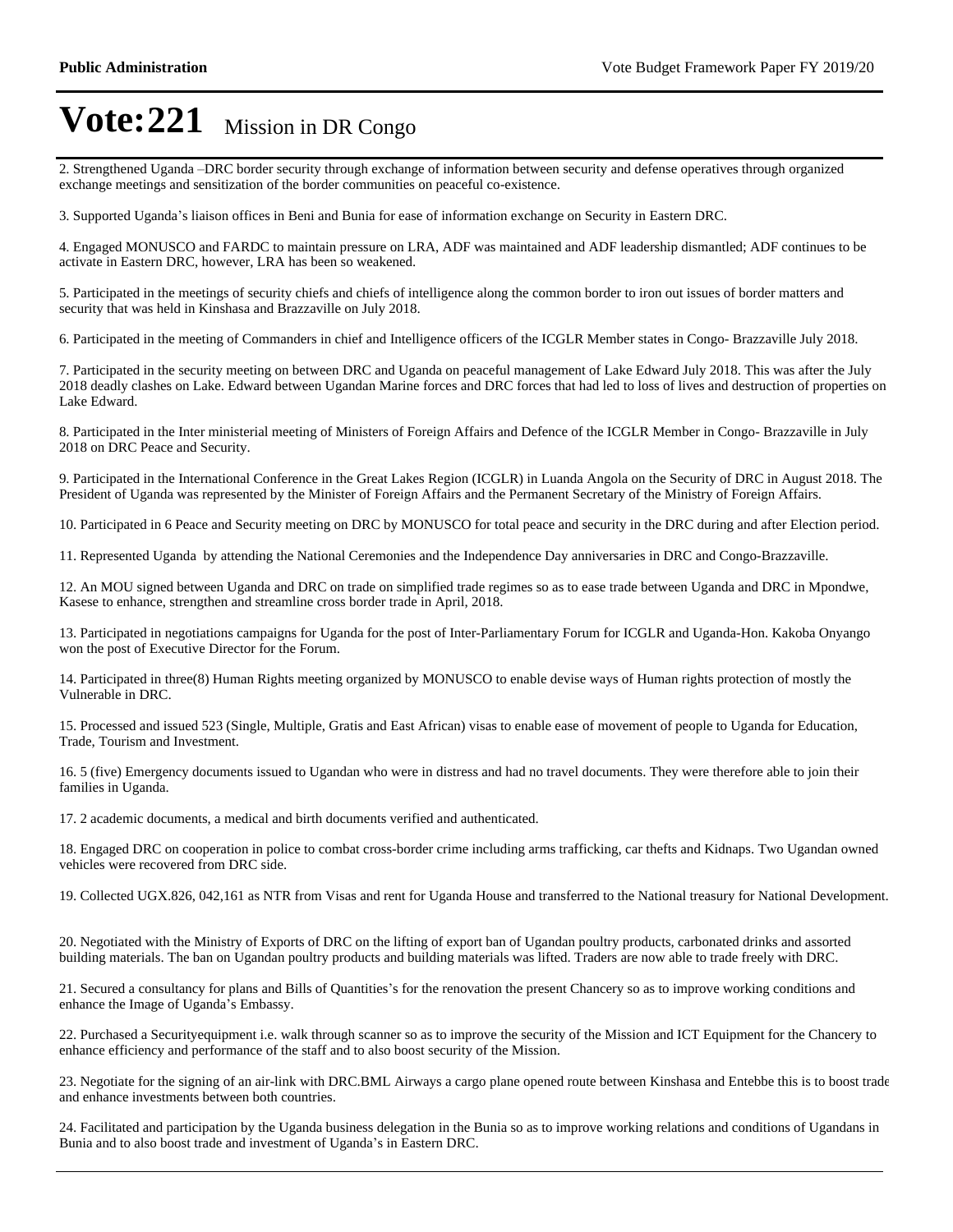25. Had four (4) Ugandans released from Beni and Makala prisons and got reunited with their families.

26. Held discussions to have Eagle Air cleared for direct cargo flights form Entebbe to DRC this is to ease transport of goods and services to western DRC.

27. Participated in a Mining Expo held in Lubumbashi DRC to enable opening up collaboration and coordination for future investment in Uganda's Copper and Cobalt belts in Western Uganda, May 2018.

28. Tripartite Meeting held in Musanze, Rwanda which availed a plat form for regional professionals to share knowledge and experiences to strengthen trans-boundary collaboration between Uganda, DRC and Rwanda for peaceful exploitation of shared Natural resources May 2018.

29. Participated in the signing of an MOU on Education between Uganda and DRC to enhance in education exchanges between Uganda and DRC.

30. Organized the joint border between Uganda and DRC on the demarcation of Uganda-DRC borders in the West Nile region.

31. Secured two (2) Agrements from Republic of Congo and Central African Republic for the Head of Mission. The Head of Mission presented credentials to the Minister of Foreign Affairs of Congo-Brazzaville.

#### **FY 2019/20 Planned Outputs**

#### PROMOTING INTERNATIONAL PEACE AND SECURITY

1. Border demarcation exercises on Uganda DRC Albertine region, This will improve security, ease trade between communities which enhances employment to mostly the youths that will be involved in the export trade.

2. Continued negotiations of Uganda- DRC ICJ case, this will enable compensation and settlement of cases which improves the bilateral relations and cooperation of both Uganda and DRC.

3. Presentation of Credentials to the Republic of Angola, Gabon, Central African Republic and Congo Brazzaville for diplomatic representation and cooperation.

4. Opening of Uganda's consulates in Beni, Butembo and Goma so as to facilitate trade and investment of Ugandan business persons widening Uganda's areas for employment.

5. Participate in ICGLR Summits and meetings on the Great lakes region to improve security and peace in the region a prerequisite for investment, trade and industrial development in the region.

6. Peace and Security initiatives mainly in the Albertine region so as to ensure equal management of shared resources like minerals and lakes which will continue to provide the youths with employment e.g. in mining and fishing industries along the Albertine region.

7. Bilateral Summit and meetings participated in on Peace and Security to ensure peaceful communities which attract Foreign Direct investments enhancing job creation.

#### STRENGTHENING INSTITUTIONAL CAPACITY

1. Staff retreat for all staff so as to improve motivation and enhanced performance of the mission staff.

2. Improved Chancery Image through renovation of the Chancery, putting up provisions of access facilities for the disabled at the Chancery like Ramps. Maintaining separate places of convenience for both males and females. And also provide a nursery for nursing mothers and their children.

3.Enhance the capacity of human resources through periodic training of the staff.

4.Enhance the management of financial resources through training and regular financial meetings.

#### DIPLOMATIC, PROTOCOL AND CONSULAR SERVICES

1. Provision of protocol and consular services to All Ugandan delegations and Diaspora for ease of work while on official duties.

2. Collect UGX 700,000,000 as NTR from Uganda House rent to increase on Uganda's income collected for National development.

3. Issue visa to those traveling for tourism, investment and education.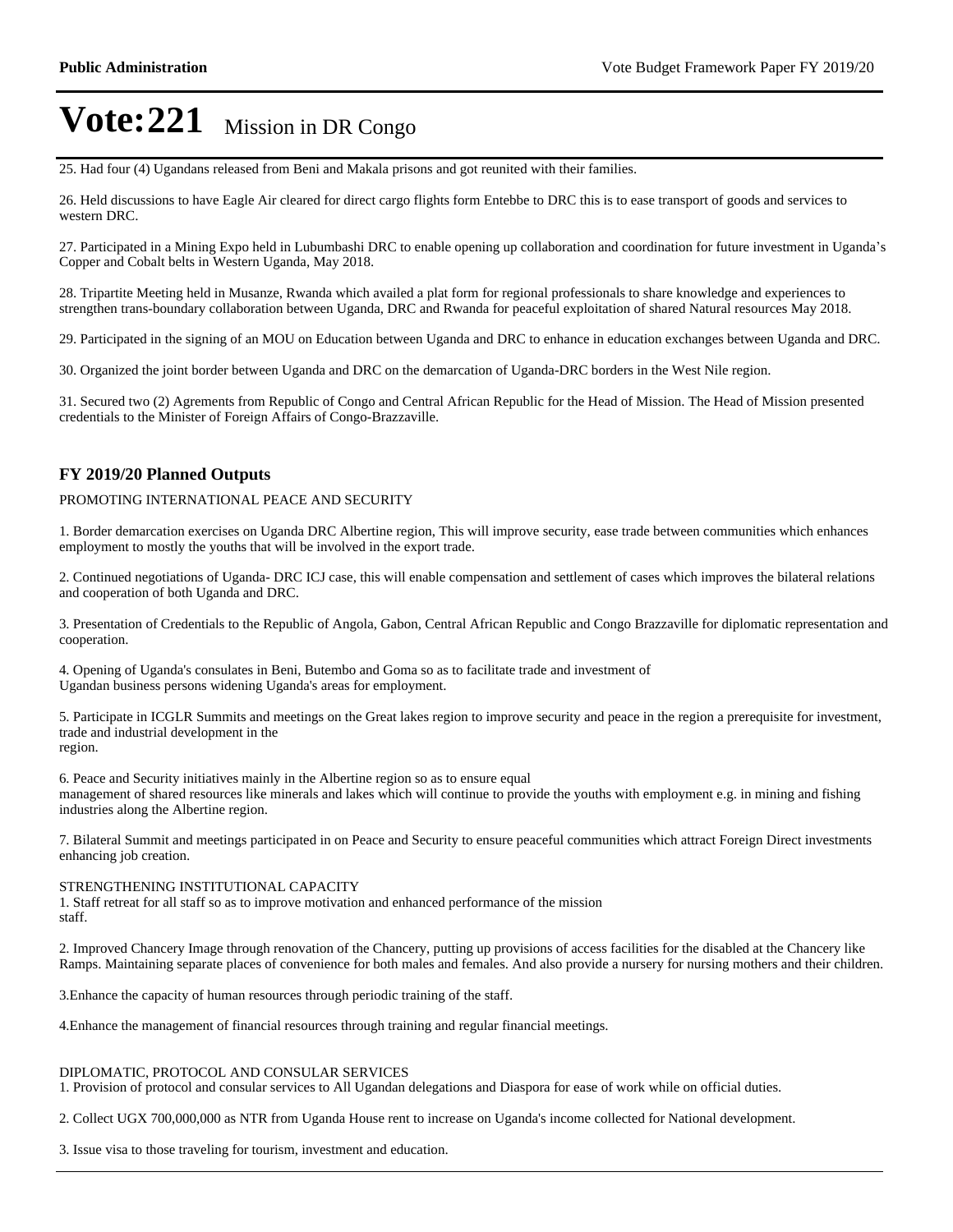4. Travel documents issued to Ugandans in distress to enable Uganda's travel home safely.

5. Documents verified and authenticated to enable applicants easily acquire employment and skills.

4. Certificates of No objection issued to comfortably help affected Ugandan move easily

5. 80% of Ugandan prisoners released and their freedom secured.

6. Prisoners exchange program between Uganda and DRC established to enable Ugandans receive justice, serve their sentences in Uganda where they are better treated.

#### PROMOTION OF COMMERCIAL AND ECONOMIC DIPLOMACY

1. Negotiated and Signed MOU's in Trade, Investment and Tourism between Uganda and Republic of Congo-Brazzaville. and other areas accreditation so as to enhance investment in trade for job creation. 2. Negotiate and Air-link between Uganda and DRC and other areas of accreditation so as to enhance ease of movement of people for trade and investment.

3. Organize and participate in business foras in DRC and other areas of accreditation for trade boost and job creation enhancement.

4. Link Private Sector of Uganda and that of DRC so as to increase investment to Uganda and provision of market for Uganda's exports products thus increasing employment opportunities

for those involved into the trade and Export industry.

5. Re-opening of Beni and Goma Consulate for Commercial and Economic enhancement

MOBILIZING THE DIASPORA FOR DEVELOPMENT

1. Maintained and updated Diaspora Data base for all Uganda's in DRC and accredited areas.

2. Uganda-DRC and other areas of accreditation business council formed.

3. Uganda Diaspora networks formed in DRC and other areas of accreditation.

4. Uganda Diaspora day celebrated in Kinshasa and Eastern DRC.

#### **Medium Term Plans**

Presentation of all credentials to the Republic of Congo

- 1. Renovation of Chancery
- 2. Negotiate release of Ugandan prisoners from DRC prisoners
- 3. Training of Mission staff in Gender and Human rights issues
- 4. Renting of space for the Chancery as renovation commences
- 5. More border demarcation exercises in the West Nile region.
- 6. Negotiations for the establishment of the trade zone in Bunia, Beni and Goma

#### **Efficiency of Vote Budget Allocations**

This is based on the previous Financial year allocations

-73% is allocated on corporation Framework

-6% is allocated on Consular services

-21% is allocated on Promotion of Trade, Tourism, Education and Investment

#### **Vote Investment Plans**

UGX 691Million- rent collected from Uganda House (Commercial building)

### **Major Expenditure Allocations in the Vote for FY 2019/20**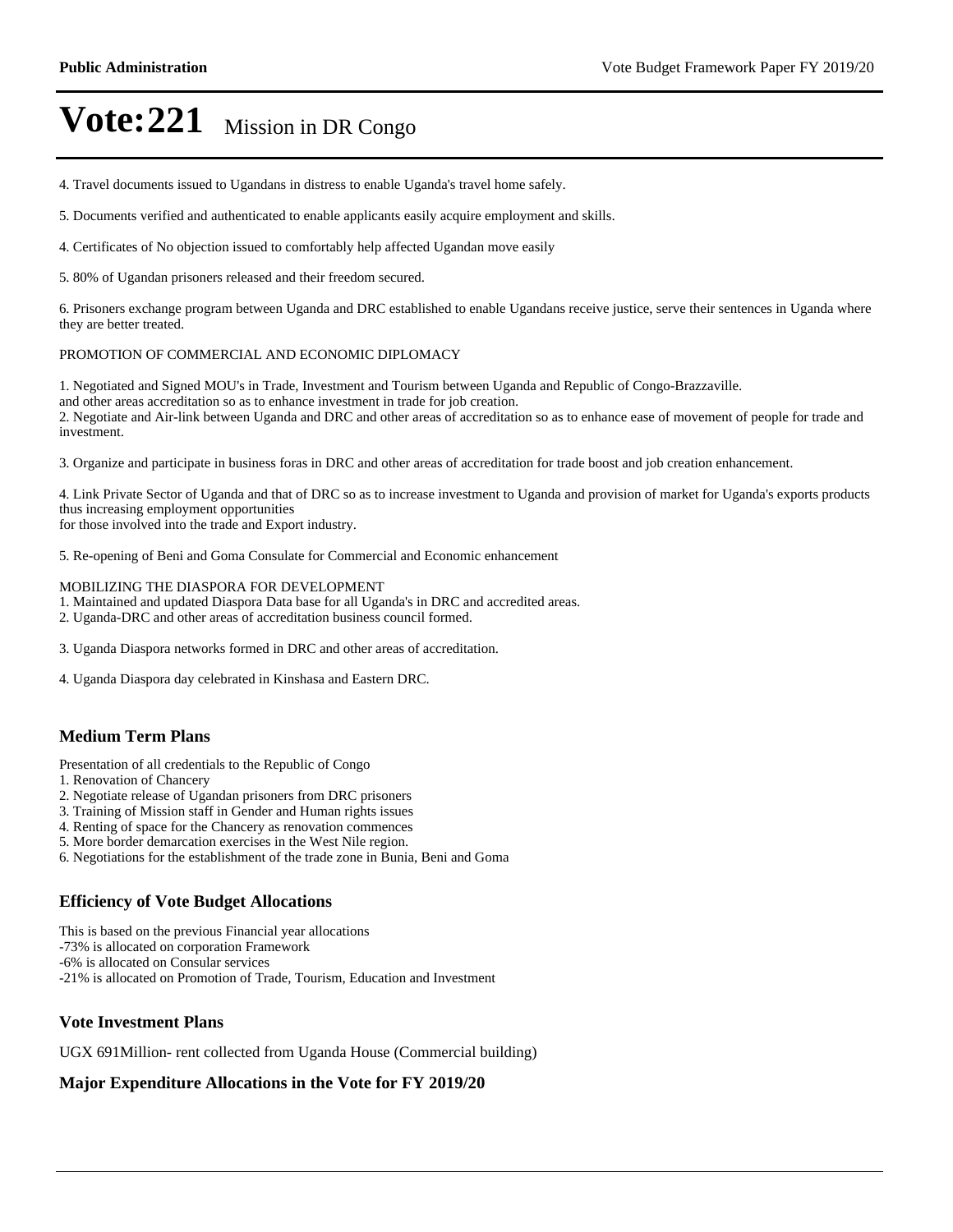1. Foreign Service allowances

2. Staff Salaries

3. Staff rent

4. Security

5. Property expenses (Maintenance of Mission Chancery and Commercial building)

#### **V3: PROGRAMME OUTCOMES, OUTCOME INDICATORS AND PROPOSED BUDGET ALLOCATION**

#### **Table V3.1: Programme Outcome and Outcome Indicators**

| <b>Vote Controller:</b>                                         |                                                                                                                                                                                                                                                                                                                                                                                                                                                                                                                                                     |                            |                          |                  |                 |                                  |                                                                 |                          |  |  |
|-----------------------------------------------------------------|-----------------------------------------------------------------------------------------------------------------------------------------------------------------------------------------------------------------------------------------------------------------------------------------------------------------------------------------------------------------------------------------------------------------------------------------------------------------------------------------------------------------------------------------------------|----------------------------|--------------------------|------------------|-----------------|----------------------------------|-----------------------------------------------------------------|--------------------------|--|--|
| <b>Programme:</b>                                               | <b>52 Overseas Mission Services</b>                                                                                                                                                                                                                                                                                                                                                                                                                                                                                                                 |                            |                          |                  |                 |                                  |                                                                 |                          |  |  |
| <b>Programme Objective:</b><br><b>Responsible Officer:</b>      | 1. Promote regional peace and Security. 2. Promote commercial and Economic diplomacy. 3. Strengthen<br>bilateral relations with countries of accreditation. 4.Promote Uganda's public diplomacy and enhance her<br>image abroad. 5.Promote sustainable management and cooperation for maximum and peaceful<br>exploitation of shared natural Resources in the Albertine region. 6.Provide diplomatic, protocol and<br>consular services in area of accreditation. 7. Mobilize and empower diaspora for national development.<br>Amb. James Mbahimba |                            |                          |                  |                 |                                  |                                                                 |                          |  |  |
| <b>Programme Outcome:</b>                                       | Enhanced national security development, the country's image abroad and wellbeing of Ugandans                                                                                                                                                                                                                                                                                                                                                                                                                                                        |                            |                          |                  |                 |                                  |                                                                 |                          |  |  |
|                                                                 |                                                                                                                                                                                                                                                                                                                                                                                                                                                                                                                                                     |                            |                          |                  |                 |                                  |                                                                 |                          |  |  |
| <b>Sector Outcomes contributed to by the Programme Outcome</b>  |                                                                                                                                                                                                                                                                                                                                                                                                                                                                                                                                                     |                            |                          |                  |                 |                                  |                                                                 |                          |  |  |
| 1. Improved regional and International Relations                |                                                                                                                                                                                                                                                                                                                                                                                                                                                                                                                                                     |                            |                          |                  |                 |                                  |                                                                 |                          |  |  |
|                                                                 |                                                                                                                                                                                                                                                                                                                                                                                                                                                                                                                                                     | <b>Performance Targets</b> |                          |                  |                 |                                  |                                                                 |                          |  |  |
| <b>Programme Performance Indicators (Output)</b>                |                                                                                                                                                                                                                                                                                                                                                                                                                                                                                                                                                     | 2017/18<br>Actual          | 2018/19<br><b>Target</b> | <b>Base year</b> | <b>Baseline</b> | 2019/20<br><b>Target</b>         | 2020/21<br><b>Target</b>                                        | 2021/22<br><b>Target</b> |  |  |
| • Rating of Uganda's image abroad                               |                                                                                                                                                                                                                                                                                                                                                                                                                                                                                                                                                     |                            |                          |                  |                 | <b>Chancery</b><br>S<br>commence | Chancey<br><b>renovation</b> renovation renovation<br>under way | Chancery<br>completed    |  |  |
| • Number of cooperation frameworks<br>negotiated, and concluded |                                                                                                                                                                                                                                                                                                                                                                                                                                                                                                                                                     |                            | 12                       |                  |                 | 9                                | 4                                                               | 4                        |  |  |

#### **Table V3.2: Past Expenditure Outturns and Medium Term Projections by Programme**

| <b>Billion Uganda shillings</b>     | 2017/18 | 2018/19                                            |        | 2019-20       | <b>MTEF Budget Projections</b> |         |         |         |
|-------------------------------------|---------|----------------------------------------------------|--------|---------------|--------------------------------|---------|---------|---------|
|                                     | Outturn | <b>Approved Spent By Proposed</b><br><b>Budget</b> | End O1 | <b>Budget</b> | 2020-21                        | 2021-22 | 2022-23 | 2023-24 |
| Vote :221 Mission in DR Congo       |         |                                                    |        |               |                                |         |         |         |
| <b>52 Overseas Mission Services</b> | 3.078   | 3.484                                              | 1.232  | 8.034         | 8.034                          | 8.034   | 8.034   | 8.034   |
| Total for the Vote                  | 3.078   | 3.484                                              | 1.232  | 8.034         | 8.034                          | 8.034   | 8.034   | 8.034   |

#### **V4: SUBPROGRAMME PAST EXPENDITURE OUTTURNS AND PROPOSED BUDGET ALLOCATIONS**

#### **Table V4.1: Past Expenditure Outturns and Medium Term Projections by SubProgramme**

| <b>Billion Uganda shillings</b> | 2017/18        | <b>FY 2018/19</b>     |                                          | 2019-20                    | <b>Medium Term Projections</b> |                     |  |             |
|---------------------------------|----------------|-----------------------|------------------------------------------|----------------------------|--------------------------------|---------------------|--|-------------|
|                                 | Outturn Budget | <b>Approved Spent</b> | $\mathbf{B}\mathbf{v}$<br><b>End Sep</b> | Proposed <br><b>Budget</b> | $2020 - 21$                    | $2021 - 22$ 2022-23 |  | $2023 - 24$ |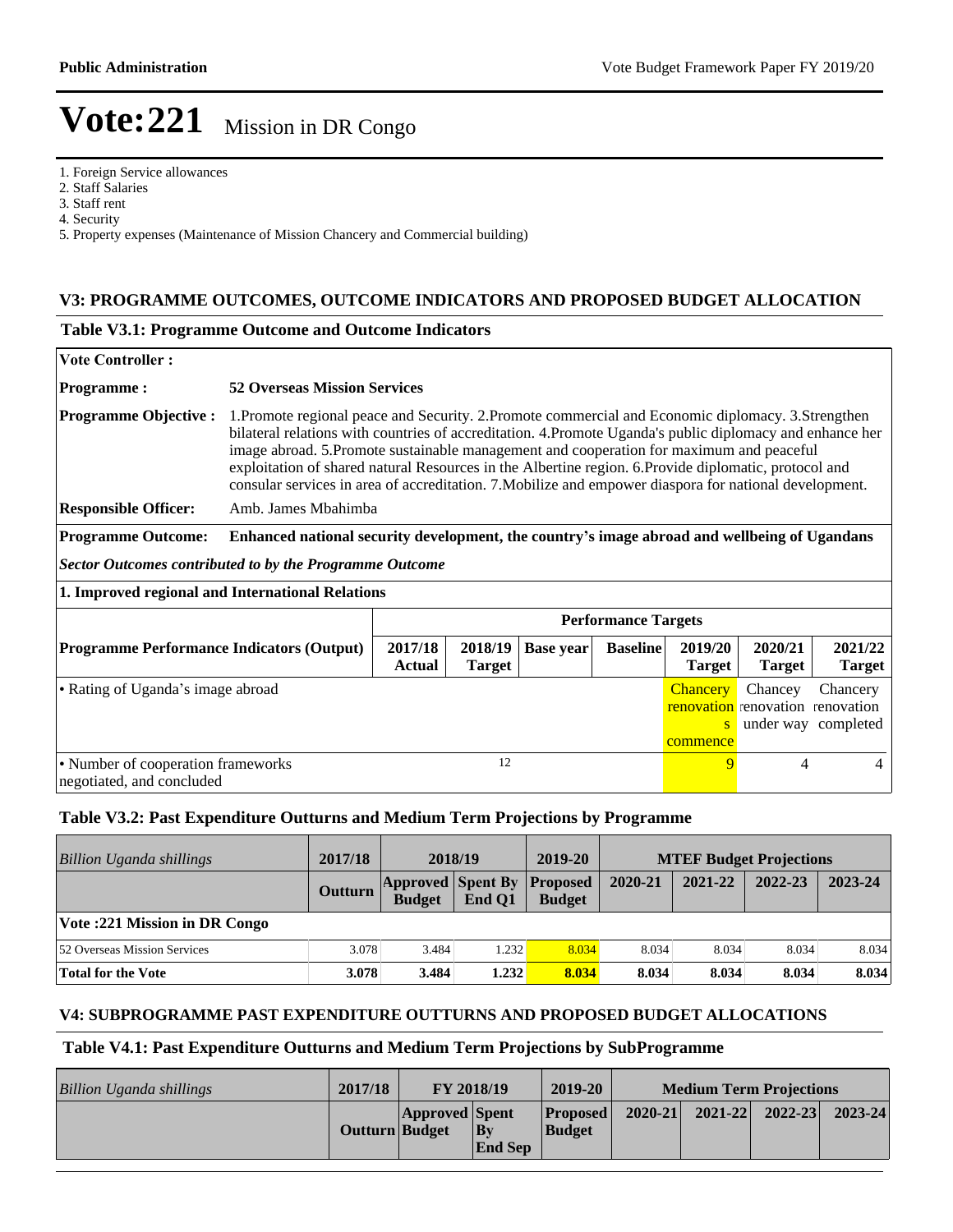| <b>Programme: 52 Overseas Mission Services</b> |       |       |       |       |       |       |       |       |
|------------------------------------------------|-------|-------|-------|-------|-------|-------|-------|-------|
| 01 Headquarters Kishansa                       | 2.928 | 3.284 | 1.211 | 3.284 | 3.284 | 3.284 | 3.284 | 3.284 |
| 1177 Strengthening Mission in DR congo         | 0.170 | 0.200 | 0.021 | 4.750 | 4.750 | 4.750 | 4.750 | 4.750 |
| <b>Total For the Programme: 52</b>             | 3.098 | 3.484 | 1.232 | 8.034 | 8.034 | 8.034 | 8.034 | 8.034 |
| <b>Total for the Vote :221</b>                 | 3.098 | 3.484 | 1.232 | 8.034 | 8.034 | 8.034 | 8.034 | 8.034 |

### **Table V4.2: Key Changes in Vote Resource Allocation**

| Major changes in resource allocation over and above the<br>previous financial year | Justification for proposed Changes in Expenditure and<br><b>Outputs</b>                                                                   |
|------------------------------------------------------------------------------------|-------------------------------------------------------------------------------------------------------------------------------------------|
| Vote :221 Mission in DR Congo                                                      |                                                                                                                                           |
| Programme: 52 Mission in DR Congo                                                  |                                                                                                                                           |
| Output: 72 Government Buildings and Administrative Infrastructure                  |                                                                                                                                           |
| 4.550<br>Change in Allocation (UShs Bn):                                           | Renovation works are set to commence in July 2019, hence<br>the allocation of funds for the works as well as the required<br>supervision. |

### **Table V4.3: Major Capital Investment (Capital Purchases outputs over 0.5Billion)**

| FY 2018/19                                                               | <b>FY 2019/20</b> |                                                                              |                                            |
|--------------------------------------------------------------------------|-------------------|------------------------------------------------------------------------------|--------------------------------------------|
| <b>Appr. Budget and Planned Outputs</b>                                  |                   | <b>Expenditures and Achievements</b><br>by end Sep                           | <b>Proposed Budget and Planned Outputs</b> |
| Vote 221 Mission in DR Congo                                             |                   |                                                                              |                                            |
| Programme: 52 Overseas Mission Services                                  |                   |                                                                              |                                            |
| Project : 1177 Strengthening Mission in DR congo                         |                   |                                                                              |                                            |
| <b>Output: 72 Government Buildings and Administrative Infrastructure</b> |                   |                                                                              |                                            |
| Final plans and BoQs for the new Chancery<br>produced.                   |                   | Presentation and acceptance of<br>design drawings and specification<br>done. | <b>Renovation of the Chancery building</b> |
|                                                                          |                   | Tender documentation submitted.                                              |                                            |
|                                                                          |                   | Approved drawings submitted.                                                 |                                            |
| <b>Total Output Cost(Ushs</b><br>Thousand):                              | 0.200             | 0.021                                                                        | 4.750                                      |
| Gou Dev't:                                                               | 0.200             | 0.021                                                                        | 4.750                                      |
| Ext Fin:                                                                 | 0.000             | 0.000                                                                        | 0.000                                      |
| A.I.A:                                                                   | 0.000             | 0.000                                                                        | 0.000                                      |

### *V5: VOTE CHALLENGES FOR 2019/20 AND ADDITIONAL FUNDING REQUESTS*

**Vote Challenges for FY 2019/20**